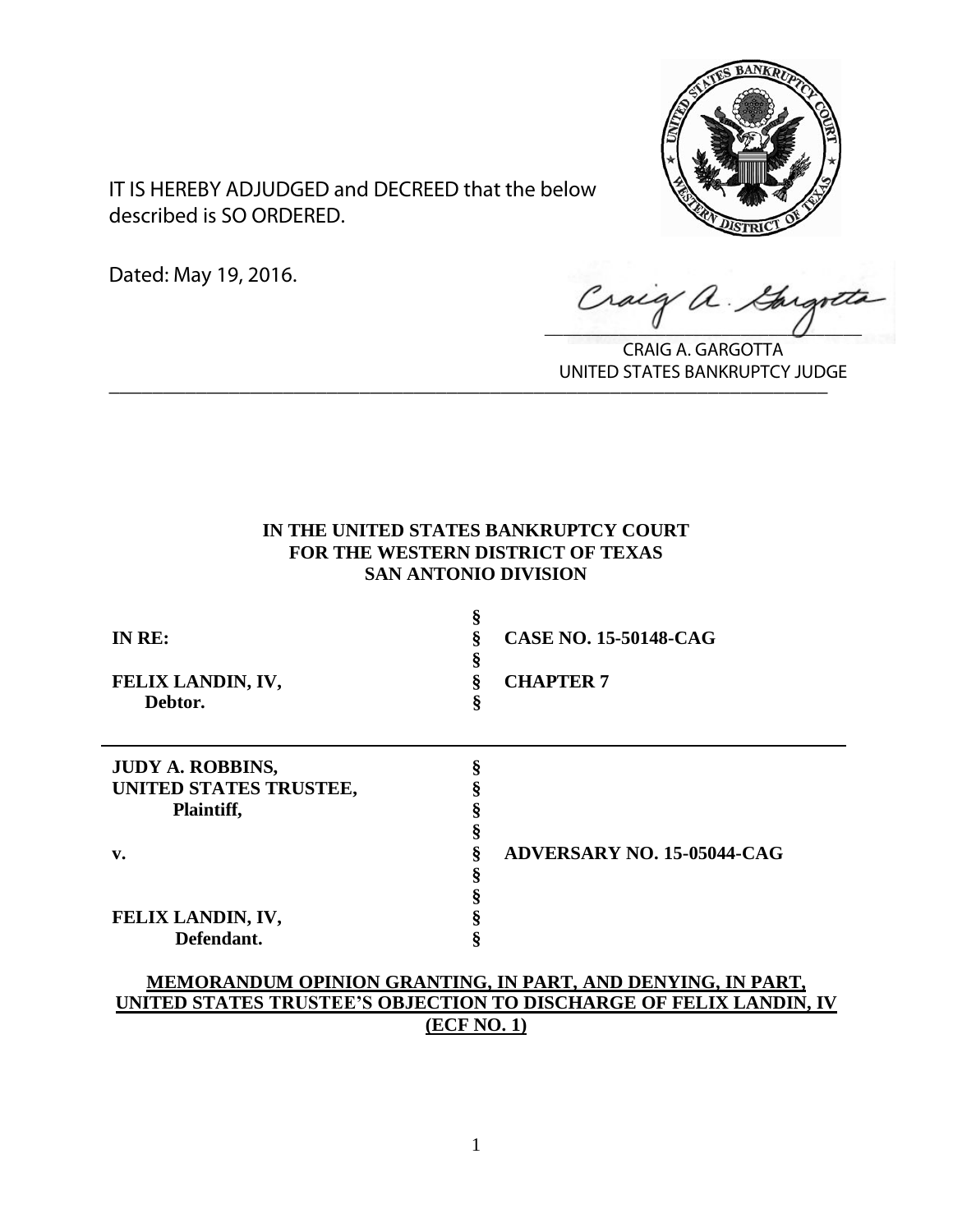Came on to be considered, the above captioned adversary proceeding, and in particular, Judy A. Robbins, the United States Trustee for Region 7 which includes the Western District of Texas's (the "U.S. Trustee"), Complaint Objecting to the Discharge of Felix Landin, IV (ECF No.  $1$ <sup>1</sup> and Felix Landin, IV's ("Defendant") Answer thereto (ECF No. 4). The Court held an evidentiary trial on this matter beginning January 25, 2016, continuing onto January 26, 2016, and concluding January 27, 2016. After the conclusion of trial, the Court took this matter under advisement. After considering the evidence at trial; testimony of witnesses; and arguments of counsel, the Court finds that Defendant's discharge should be denied for the reasons stated herein.

#### **BACKGROUND**

For many years, Defendant operated tax preparation stores. Joint Pretrial Order at  $\P$  7.<sup>2</sup> On August 23, 2012, Defendant entered into a Conversion Agreement with H&R Block Tax Services, LLC ("H&R Block"), pursuant to which, among other things, H&R Block paid Defendant more than \$730,000 to purchase his client records and materials, and Defendant converted his tax business in Texas to a franchise of H&R Block. *Id.* at ¶ 8. Defendant entered into a Franchise License Agreement ("FLA") with H&R Block that same day which, among other things, established terms for the operation of Defendant's franchised business. *Id.* During 2013, Defendant received deposits of more than \$1.4 million dollars from H&R Block. *Id.* at ¶ 13. In 2014, Defendant received deposits of more than \$800,000 dollars from H&R Block. *Id.* 

In the FLA, Defendant agreed that, in the event of termination of the FLA due to a default on his part, he would pay to H&R Block all damages, costs, and expenses, including

 $\overline{a}$ 

<sup>&</sup>lt;sup>1</sup> Unless otherwise specified, all ECF references herein are to Adv. Case No. 15-05044.

<sup>&</sup>lt;sup>2</sup> The parties filed a Joint Pretrial Order (ECF No. 7) on November 20, 2015 ("Joint Pretrial Order"). In the Joint Pretrial Order, parties stipulated to certain facts adopted herein.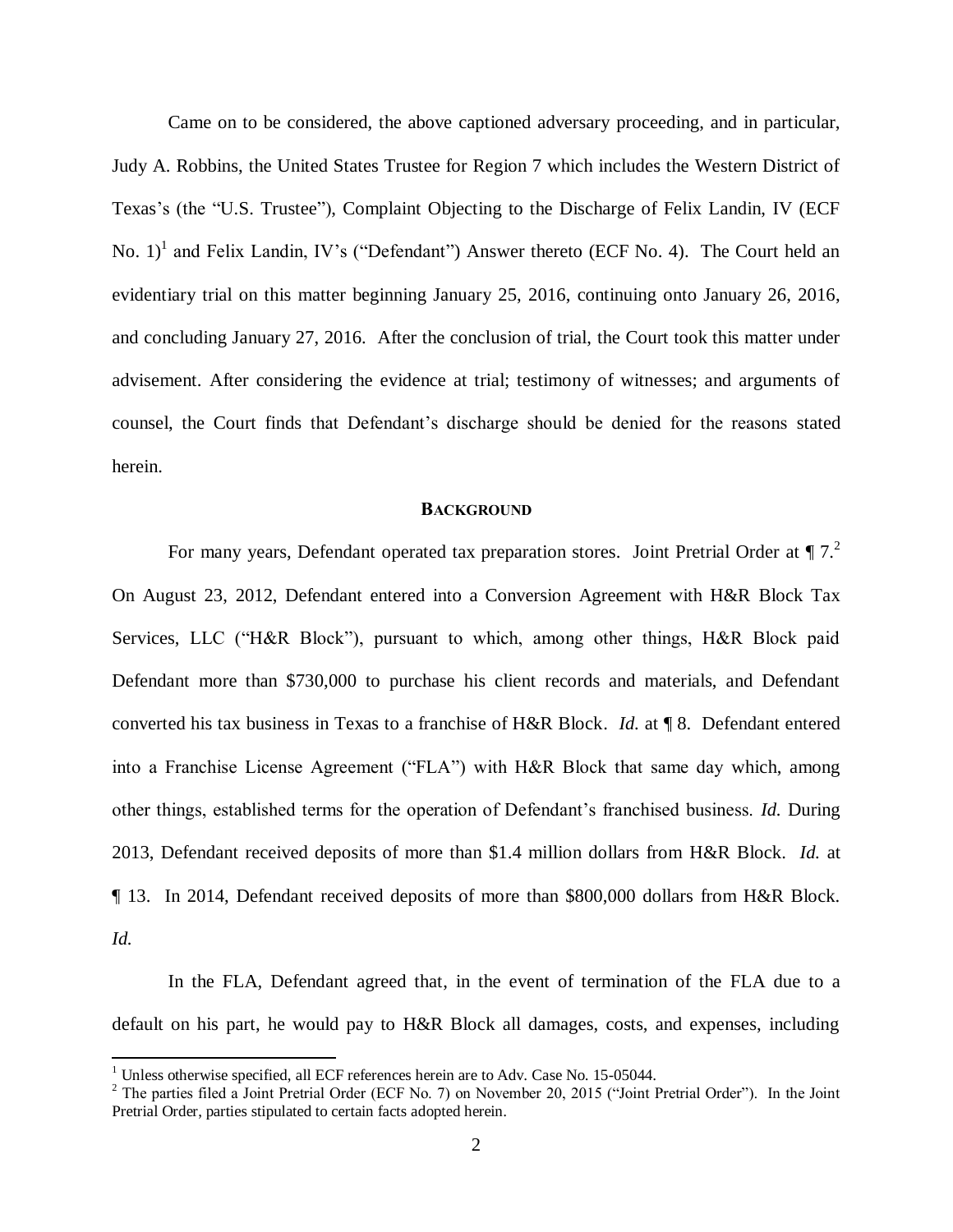reasonable attorneys' fees, incurred by H&R Block as a result of the default. *Id.* at ¶ 10. He also agreed not to compete for two years within 25 miles of the authorized territories. *Id*. On February 21, 2014, H&R Block sent a letter to Defendant alleging various breaches and a 15-day opportunity to cure them. *Id.* at ¶ 11. Alleging he did not cure the breaches, H&R Block terminated its agreement with Defendant on March 8, 2014, although he continued to process tax returns through April 15, 2014. *Id.* On December 30, 2014, H&R Block sued Defendant in Federal District Court in St. Louis, Missouri. *Id.* at  $\P$  12. H&R Block sought, among other things, an injunction against Defendant continuing to provide tax preparation services and money damages. *Id.* 

On January 14, 2015, Defendant commenced his voluntary chapter 7 case, Case No. 15- 50148. On February 9, 2015, Defendant filed his Schedules and Statement of Financial Affairs in Case No. 15-50148 ("Original Schedules and Statement of Financial Affairs"). UST<sup>3</sup> 2. On March 9, 2015, Defendant filed his First Amended Schedules and Statement of Financial Affairs in Case No. 15-50148 ("1st Amended Schedules and Statement of Financial Affairs"). UST 3. On March 18, 2015, Defendant filed his Second Amended Schedules and Statement of Financial Affairs in Case No. 15-50148 ("2nd Amended Schedules and Statement of Financial Affairs"). UST 4. On June 12, 2015, Defendant filed his Third Amended Schedules and Statement of Financial Affairs in Case No. 15-50148 ("3rd Amended Schedules and Statement of Financial Affairs"). UST 5. On July 16, 2015, Defendant filed his Fourth Amended Schedules and Statement of Financial Affairs in Case No. 15-50148 ("4th Amended Schedules and Statement of Financial Affairs"). UST 6. On September 21, 2015, Defendant filed his Fifth Amended Schedules and Statement of Financial Affairs in Case No. 15-50148 ("5th Amended Schedules and Statement of Financial Affairs"). UST 7. On June 12, 2015, the U.S. Trustee commenced

 $\overline{\phantom{a}}$ 

<sup>&</sup>lt;sup>3</sup> "UST" denotes the U.S. Trustee's exhibits.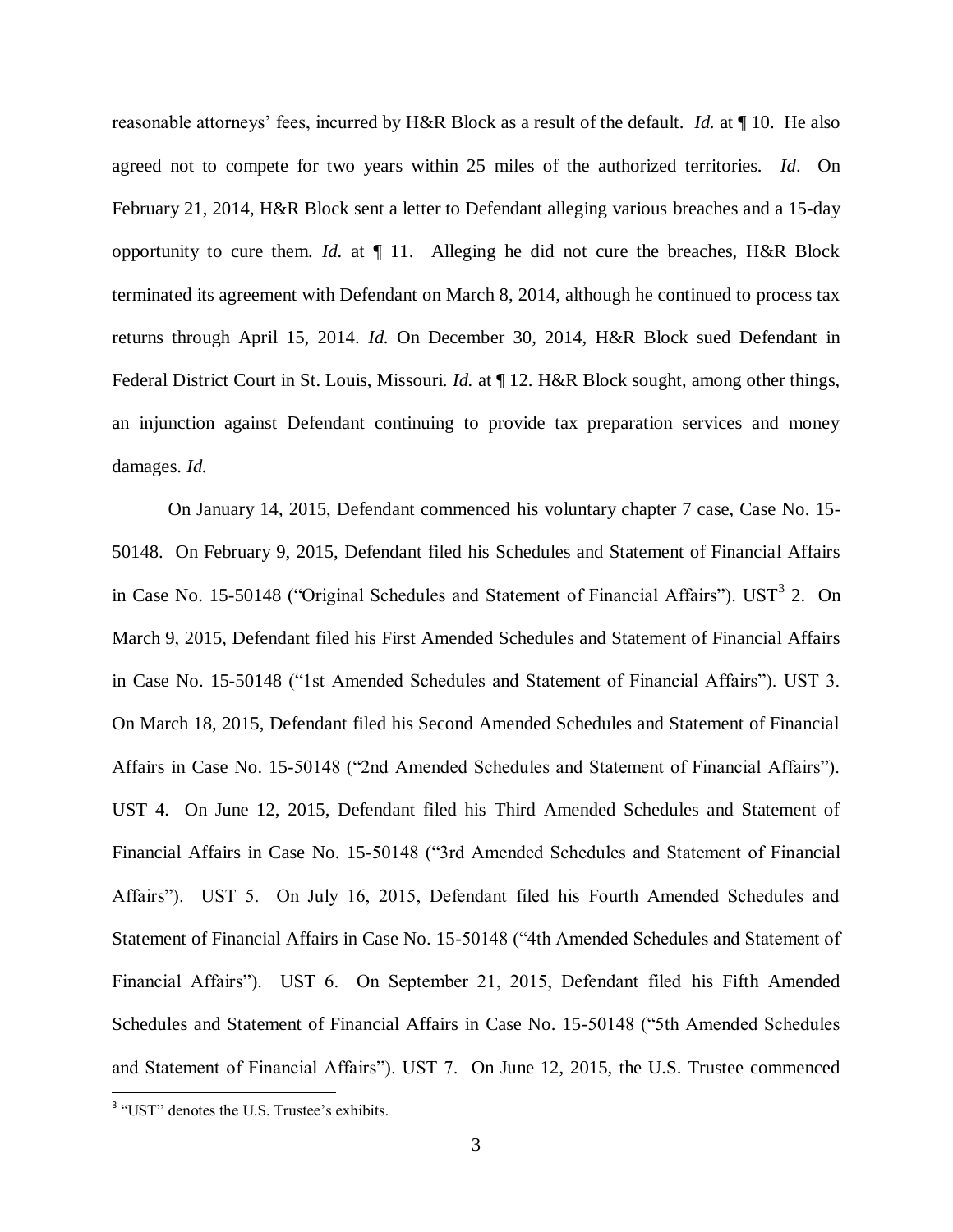this adversary proceeding objecting to Defendant's discharge under various provisions of 11 U.S.C.  $\S 727<sup>4</sup>$  (ECF No. 1).

### **JURISDICTION**

As an initial matter, the Court finds that it has jurisdiction over this proceeding pursuant to 28 U.S.C. §§ 157 and 1334. This matter is a core proceeding as defined under 28 U.S.C. § 157(b)(2)(J) (objections to discharge). The Court finds venue is proper under 28 U.S.C. § 1408(1). This matter is referred to the Court pursuant to the District's Standing Order on Reference.

#### **DISCUSSION**

Section 727(a) provides that a court must grant a discharge unless one or more grounds for denial of discharge under §§ 727(a)(1)–(12) is proven to exist. The U.S. Trustee alleges that Debtor's discharge should be revoked under  $\S$ § 727 (a)(2)(A) for failure to disclose numerous assets;  $(a)(4)(A)$  for false schedules, statements of financial affairs, and false testimony;  $(a)(3)$ for failure to keep or preserve books and records; and  $(a)(5)$  for failure to provide a satisfactory explanation for the loss or deficiency of assets. The burden of proving a denial of discharge under §§ 727(a)(1)–(12) is by a preponderance of the evidence. *Beaubouef v. Beaubouef* **(***In re Beaubouef)*, 966 F.2d 174, 178 (5th Cir. 1992).

### **I. Arguments of Parties**

 $\overline{\phantom{a}}$ 

The U.S. Trustee groups the allegations against Defendant as follows: (1) Transfer of Terra Canyon Property; (2) Sale of Insurance Businesses; (3) Failure to Maintain Books and Records; (4) Undisclosed Cash in Concealed Safe Deposit Box; (5) Lien Against Parents' Property; (6) 2007 Lexus; (7) Concealed Trailer; and (8) Testimony. The Court will address both parties' contentions surrounding these allegations in turn.

<sup>4</sup> Unless otherwise provided, all statutory references herein are to 11 U.S.C., *et seq*.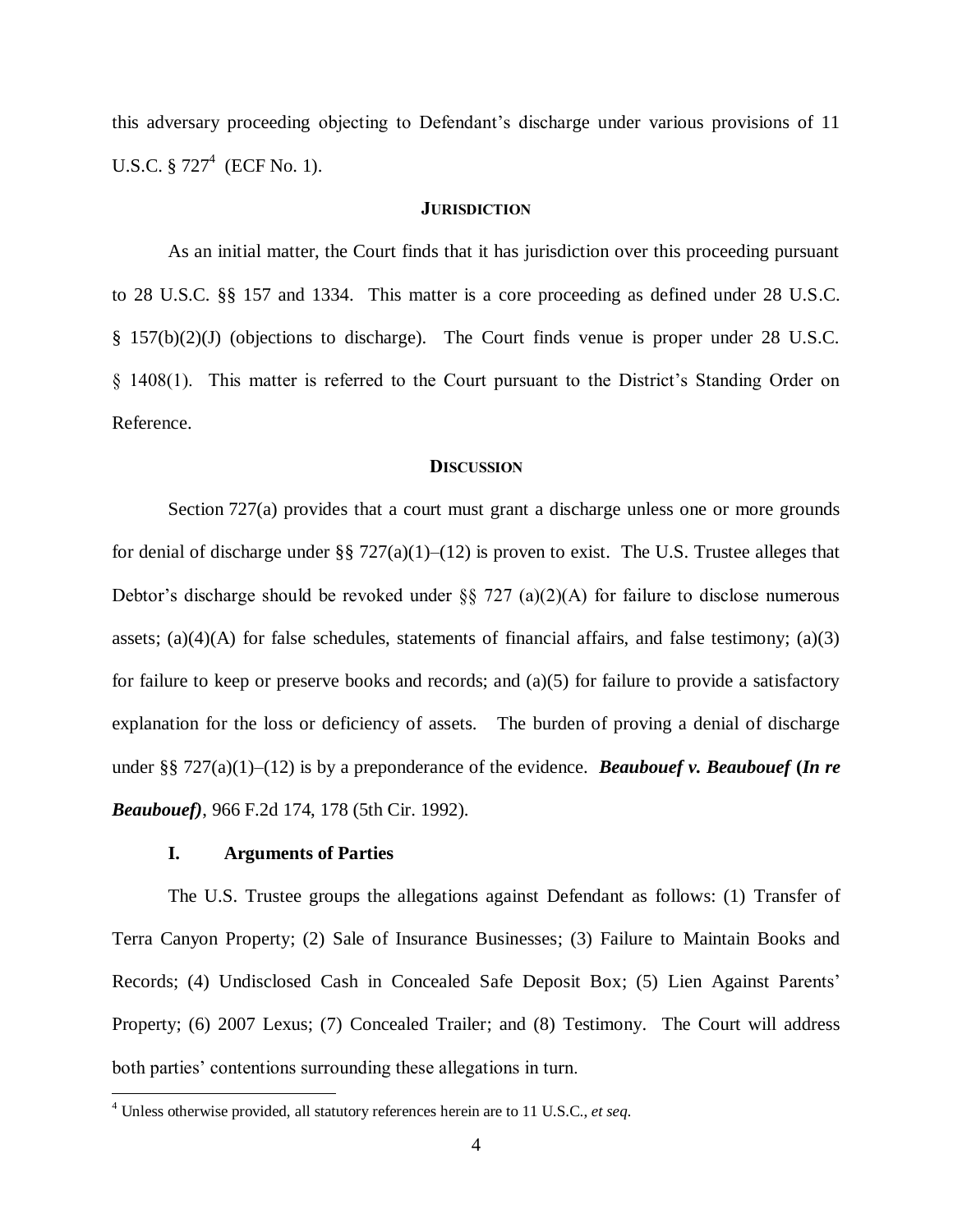### **A. Transfer of Terra Canyon Property**

In March 2013, Defendant and his spouse Lydia Jean Landin paid \$130,224 in cash to purchase vacant land on Terra Canyon (the "Terra Canyon Property"). Joint Pretrial Order at ¶ 16. Defendant paid Diamante Homes \$12,500 on a design contract for a home they planned to build on this lot. *Id.* at ¶ 17. From the time Defendant and his spouse purchased the Terra Canyon Property until June 2014, no liens encumbered the property. *Id.* at ¶ 18.

On or about June 23, 2014, Defendant and Lydia Jean Landin transferred the Terra Canyon Property to Landin & Landin, LLC. *Id.* at ¶ 19. Landin & Landin, LLC was formed on June 10, 2014, and is solely owned by Lydia Jean Landin. *Id.* at ¶ 20. Landin & Landin, LLC had no assets and provided no consideration for the transfer. *Id.* In June 2014, Landin & Landin, LLC entered into a real estate lien note for \$45,000 with the Terra Canyon Property as collateral (the "Terra Canyon Note"). Defendant and his spouse signed the note as guarantors. *Id.* at ¶ 21.

Defendant testified that the lender on the Terra Canyon Note required the Terra Canyon Property be transferred into an LLC to avoid any claim of homestead. Defendant also testified that only Lydia Jean Landin could be a member of the LLC because Defendant owed back franchise taxes to the State of Texas and was therefore precluded from being a member of Landin & Landin, LLC. This testimony conflicts with Defendant's previous testimony at his May 27, 2015, Rule 2004 Exam. UST 46 at p. 117. When asked why Lydia Jean Landin was the sole owner of Landin & Landin, LLC, Defendant responded "[t]hat's the way we set it up" because we "[w]anted to," and "[j]ust chose to," and when directly asked "Any reason – I mean, any reason?," Defendant responded "Not really." *Id*.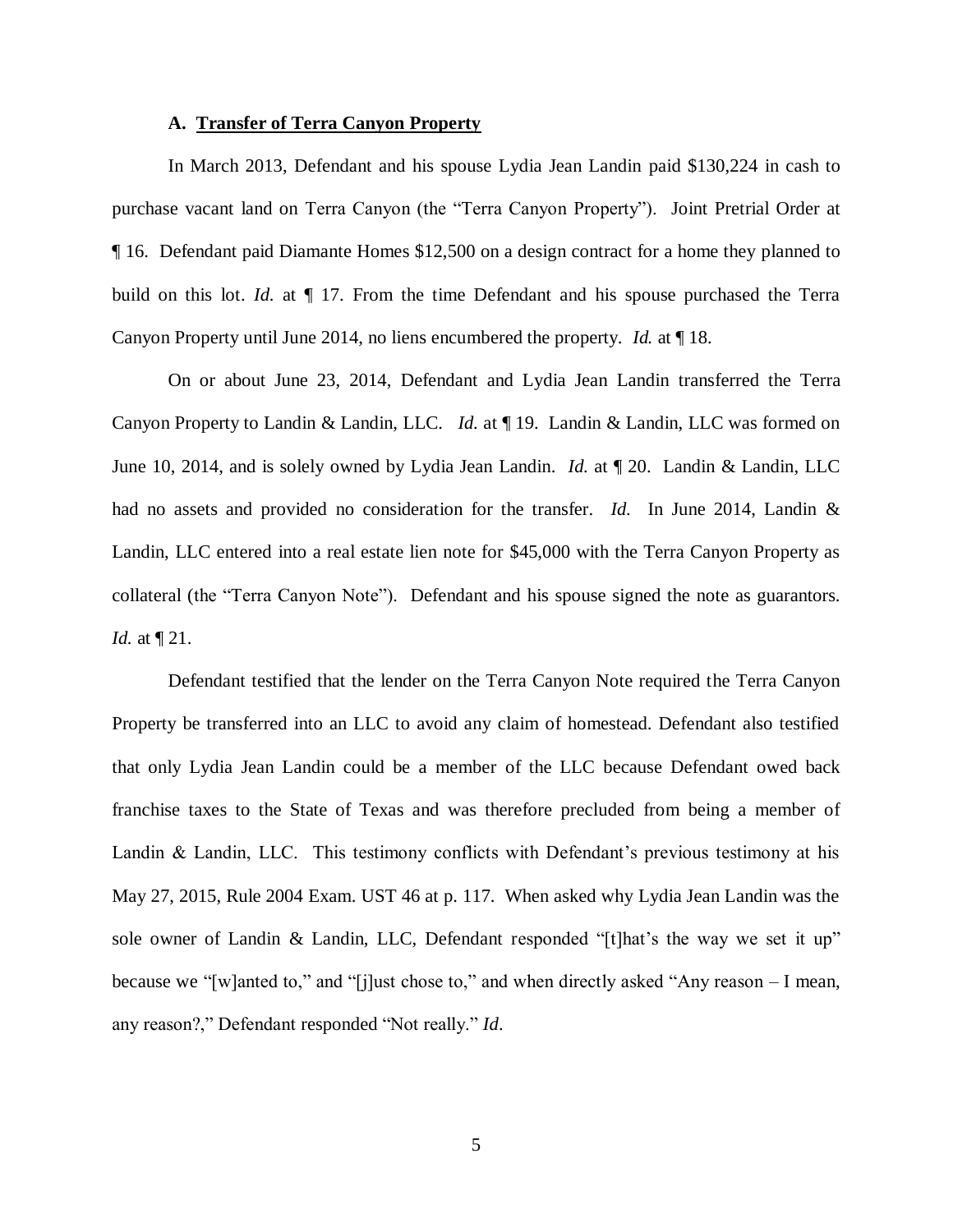The U.S. Trustee argues that Defendant transferred or concealed the Terra Canyon Property with intent to hinder, delay, or defraud creditors and therefore should be denied his discharge under § 727(a)(2)(A). Defendant argues that there is no such intent present, as the Terra Canyon Property was only transferred to an LLC at the behest of the lender and Defendant was precluded by the State of Texas from being a member of that LLC.

Additionally, the evidence shows that Landin & Landin, LLC netted \$38,497.90 from the loan, after fees were deducted. UST 22. The proceeds from the Terra Canyon Note were then promptly deposited into the Security Service Federal Credit Union Account that Defendant and Lydia Jean Landin shared (the "Joint SSFCU Account"). UST 8. Defendant testified that on June 23, 2014, \$35,000 was withdrawn from the Joint SSFCU Account and was used to pay Alpine Construction to "finish out the cost" of the construction of a Blimpies Sandwich Shop at Alamo Ranch.

In Defendant's Original Schedules and Statement of Financial Affairs, he listed the transfer of the Terra Canyon Property to Landin & Landin, LLC. UST 2. Defendant stated that the transfer was "to secure a loan of \$23,000. The Debtor used the \$23,000 to pay personal living expenses." *Id*. In Defendant's 1st Amended Schedules and Statement of Financial Affairs, he again listed the transfer of the Terra Canyon Property to Landin & Landin, LLC as securing a loan of \$23,000.00 and indicated that the \$23,000 was used to pay personal living expenses. UST 3. In Defendant's 3rd Amended Schedules and Statement of Financial Affairs, he again inaccurately listed the Terra Canyon Property transfer as securing a loan for \$23,000 and that the \$23,000 was used for personal expenses. *Id*. Defendant, under penalty of perjury, listed the loan proceeds as more than \$15,000 less than what Landin & Landin, LLC actually received from the loan on through several amendments.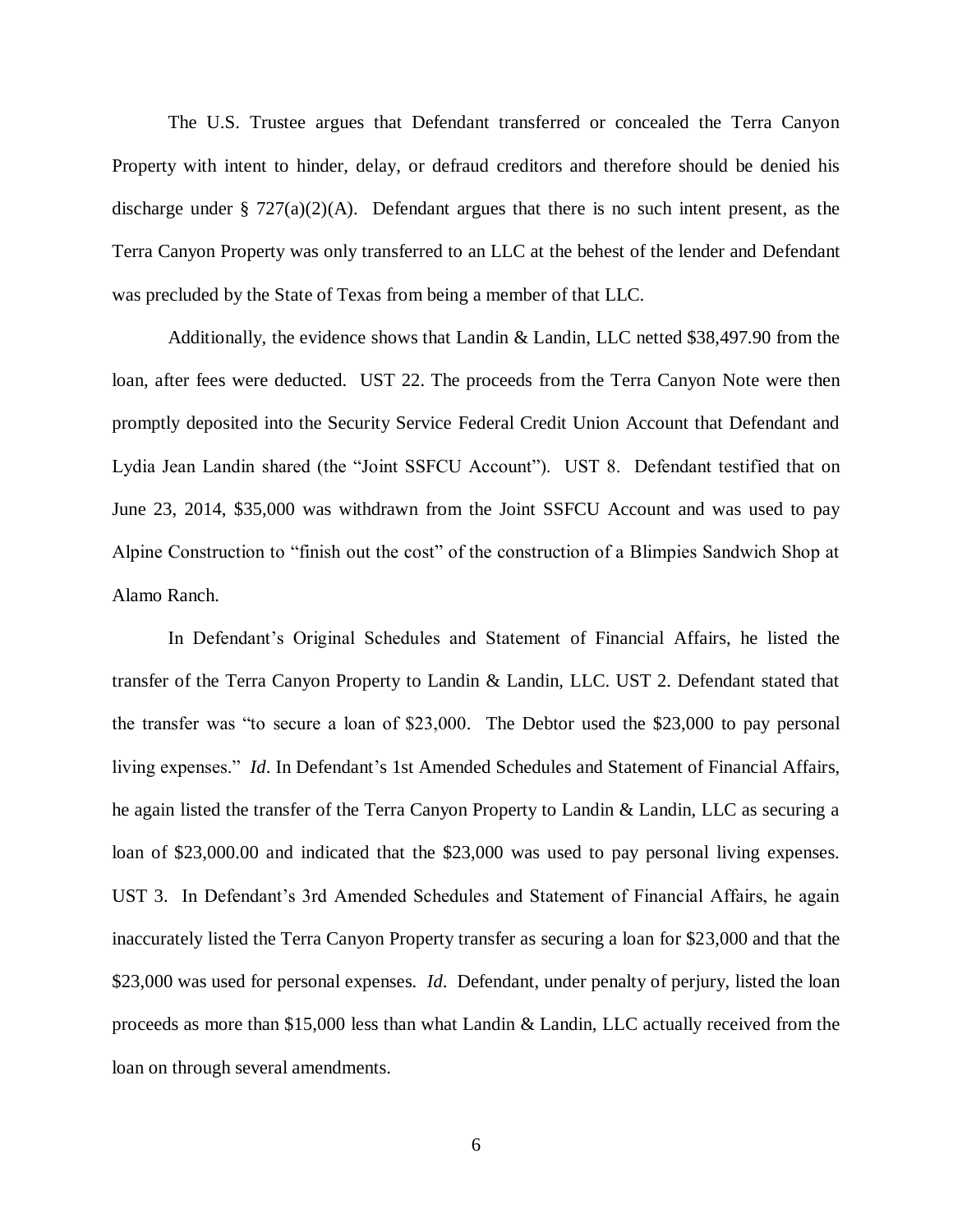At the February § 341 Meeting of Creditors, Defendant stated that he recieved \$23,000 from the equity loan secured by Terra Canyon Note and that he "had to borrow some money to meet my obligations." UST 45 at pp. 9–10. Then at the March § 341 Meeting of Creditors, Defendant again was asked how much he borrowed against the property and again stated it was approximately \$23,000. UST 45 at p. 54. He also testified that the proceeds from the Terra Canyon Note were used to pay bills and were "used to live on back then." UST 45 at pp. 55, 58. During the May 27, 2015, Rule 2004 Examination, Defendant testified that the Terra Canyon Note proceeds were to "salvage building [the Blimpies store]." UST 46 at p. 118.

The U.S. Trustee argues that the continued inaccuracies on sworn pleadings and testimony concerning the proceeds derived from the Terra Canyon Note and the use of those funds constitute false statements under  $\S 727(a)(4)(A)$ . Defendant argues that these inaccuracies were the result of mere confusion and inadvertence.

### **B. Sale of Insurance Agency**

Defendant sold his Allstate Insurance Agency to Jesse Fernandez, Jr. for \$35,000 on December 31, 2013. Joint Pretrial Order at ¶ 23; UST 30. That transaction took place within two years of the filing of Defendant's bankruptcy case. Joint Pretrial Order at ¶ 24. Defendant did not list this transfer or the income from the transfer on his Statements of Financial Affairs filed in this bankruptcy case on February 9, 2015 and March 18, 2015. *Id.* at ¶ 25. On June 12, 2015, Defendant amended his Statement of Financial Affairs to include this transfer. *Id.* at ¶ 26.

The U.S. Trustee argues that Defendant did not list the transfer of his Allstate Insurance Agency on the Statement of Financial Affairs nor did he list the income from the sale on either Statement of Financial Affairs Question No. 1 or 2, in violation of § 727(a)(4)(A). Defendant acknowledged that the sale of the insurance business should have been disclosed; however,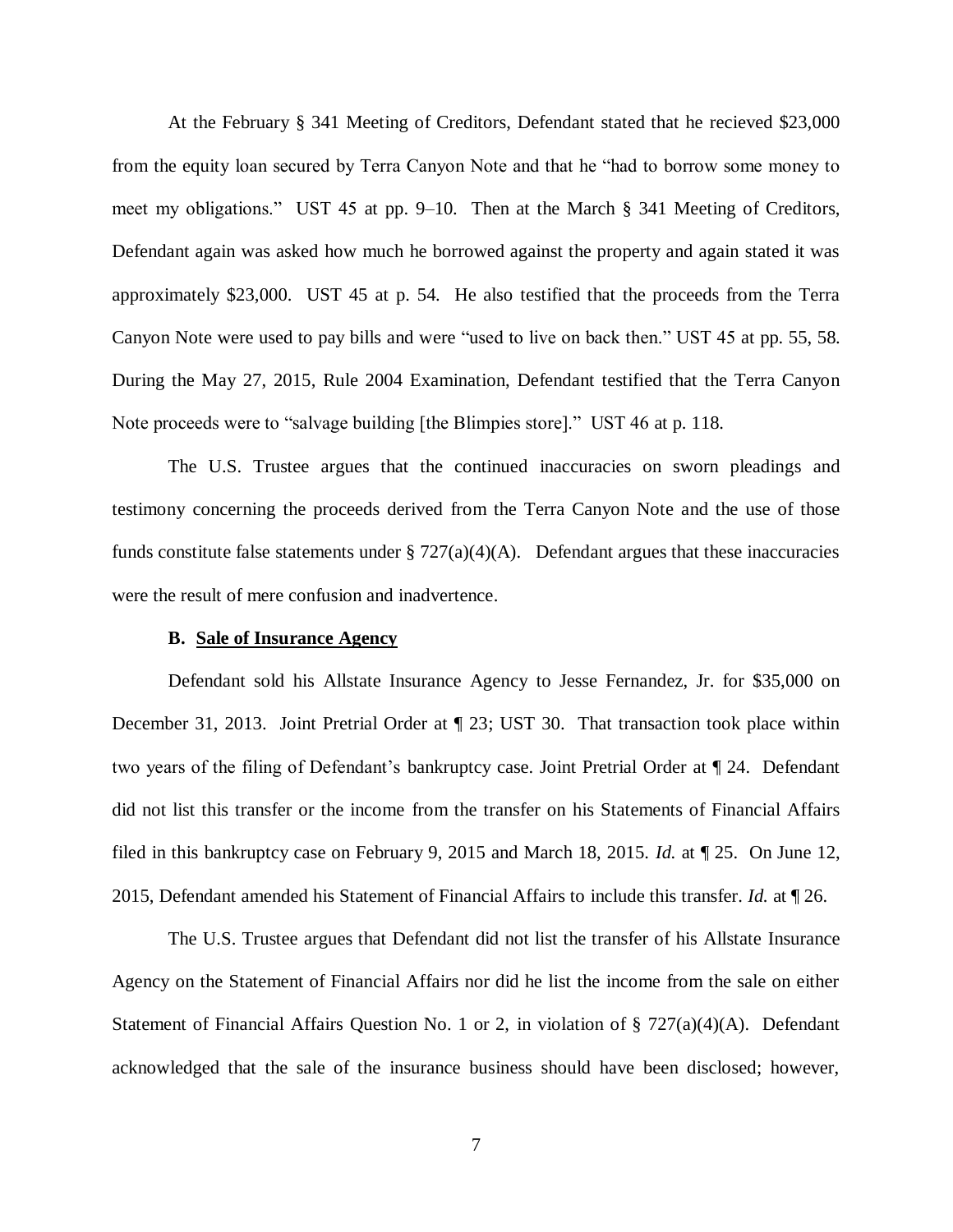Defendant testified that he was mistaken as to the date the sale occurred; specifically he believed it was outside of the applicable two year period. Defendant also argued that the income from the sale of the Allstate Insurance Agency was disclosed as part of his income for 2013.

#### **C. Safe Deposit Box**

Question No. 12 on the Statement of Financial Affairs requires debtors to list any safe deposit box in which the debtor had securities, cash, or other valuables within one year immediately preceding the commencement of the case. Joint Pretrial Order at ¶ 27. Defendant marked "none" on his Statement of Financial Affairs. *Id.* at ¶ 28. Defendant twice testified that he did not have a safe deposit box. *Id.* at ¶ 29. Defendant, however, maintained a safe deposit box at Security Service Federal Credit Union. *Id.* at ¶ 30. When shown evidence that he still had a safe deposit box, Defendant testified that the box contained nothing valuable. *Id.* at ¶ 31. The safe deposit box contained \$3,000 in cash. *Id*. at ¶ 32.

On the March 26, 2016, § 341 Meeting of Creditors, Defendant was questioned about whether he had a safe deposit box in the last two years. UST 45 at p. 32. Defendant responded that he did not and when asked why he was charged by Security Service Federal Credit Union for the safe deposit box in 2014, Defendant stated that it was for his failure to turn the key back in. *Id.* at pp. 32–33. In June 2015, the U.S Trustee, with Defendant and counsel, discovered that Defendant did have a safe deposit box at Security Service Federal Credit Union. The safe deposit box contained \$3,000 in cash. UST 40.

The U.S. Trustee argues that Defendant did not list his safe deposit box on the Statement of Financial Affairs and did not list the \$3,000 he had in the safe deposit box on his Schedule B, both in violation of  $\S 727(a)(4)(A)$ . Defendant argues that the omission of the safe deposit box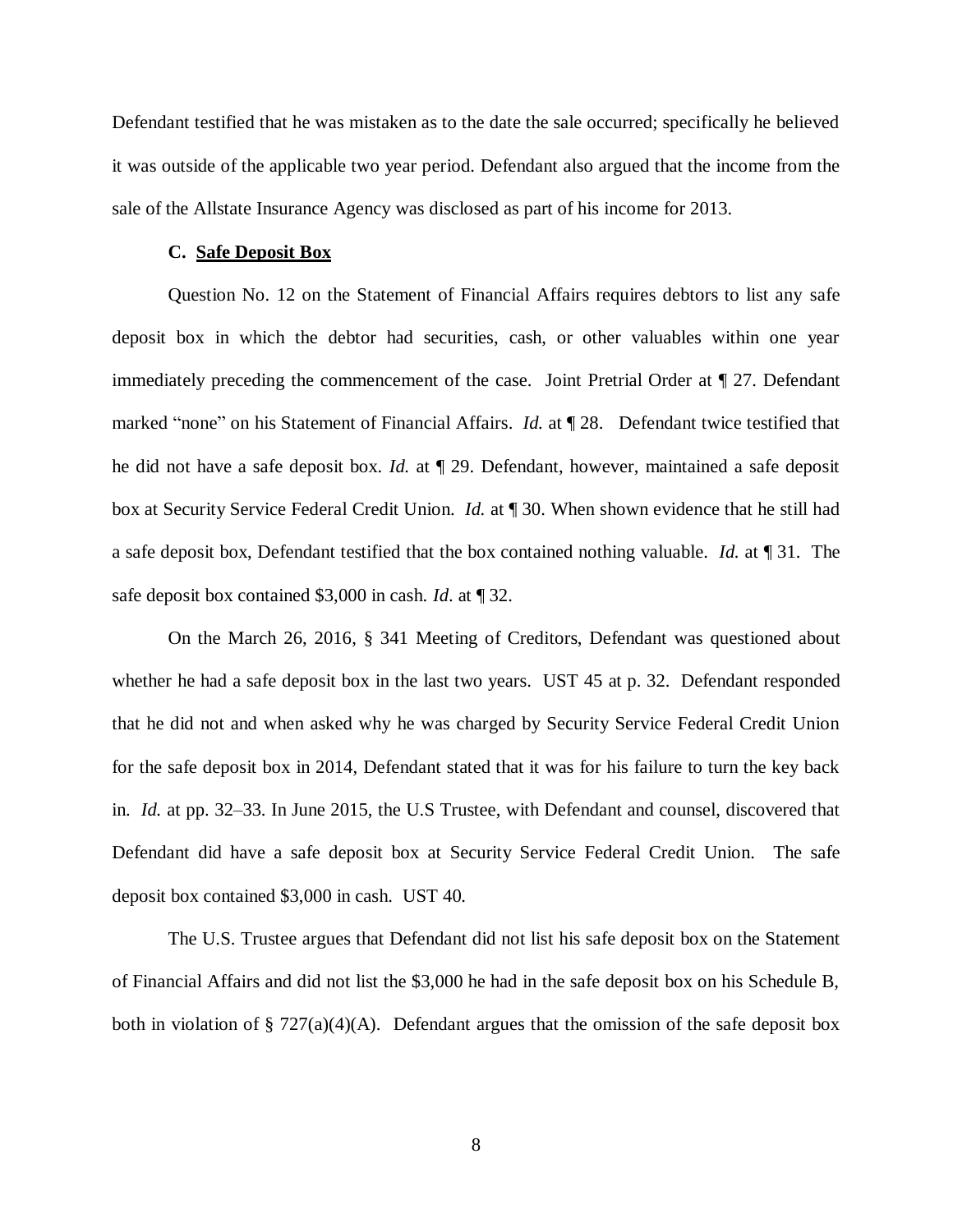was based on his sincerely held belief that he no longer had it, and he only learned of the safe deposit box from the June visit with the U.S Trustee.

### **D. The Pioneer Property in Corpus Christi**

Defendant testified that he provided over \$79,000 to assist his parents in purchasing a home in Corpus Christi, Texas. Joint Pretrial Order at  $\P$  33. Defendant obtained a note and lien on the property for \$79,507.43 (the "Pioneer Lien"). *Id.* In September 2011, the divorce decree between Defendant and his ex-spouse (the "Divorce Decree") awarded ownership of the Pioneer Lien to Defendant. *Id.* at ¶ 34. The lien remains on record against the property. *Id.* Defendant did not list the note and lien as an asset on any of his bankruptcy schedules. *Id.* at ¶ 35. Defendant listed the Pioneer Lien as his property in his premarital agreement with Lydia Jean Landin signed in August 2012 (the "Premarital Agreement"). *Id.* at ¶ 36. Defendant included the Pioneer Lien as an asset on loan documents he prepared for the loan on the Terra Canyon Property. *Id.* at ¶ 37. Defendant, who has been in the tax preparation business for years, never issued a Form 1099-C, Cancellation of Debt, to his parents. *Id.* at ¶ 38.

The U.S. Trustee argues that Defendant did not list the Pioneer Lien he owned against his parent's property in Corpus Christi, Texas in violation of  $\S 727(a)(4)(A)$ . Defendant testified that he forgave the debt his parents owed him that was secured by the Pioneer Lien, and therefore, Defendant did not need to disclose it.

#### **E. Failure to Maintain Books and Records**

In 2013, Defendant received deposits of more than \$1.4 million dollars from H&R Block. Joint Pretrial Order at ¶ 39. In 2014, Defendant received deposits of more than \$800,000 dollars from H&R Block. *Id.* at ¶ 40. Defendant did not maintain separate business bank accounts. *Id.* at ¶ 41. Instead, Defendant used personal accounts for all his transactions. *Id.* For example, his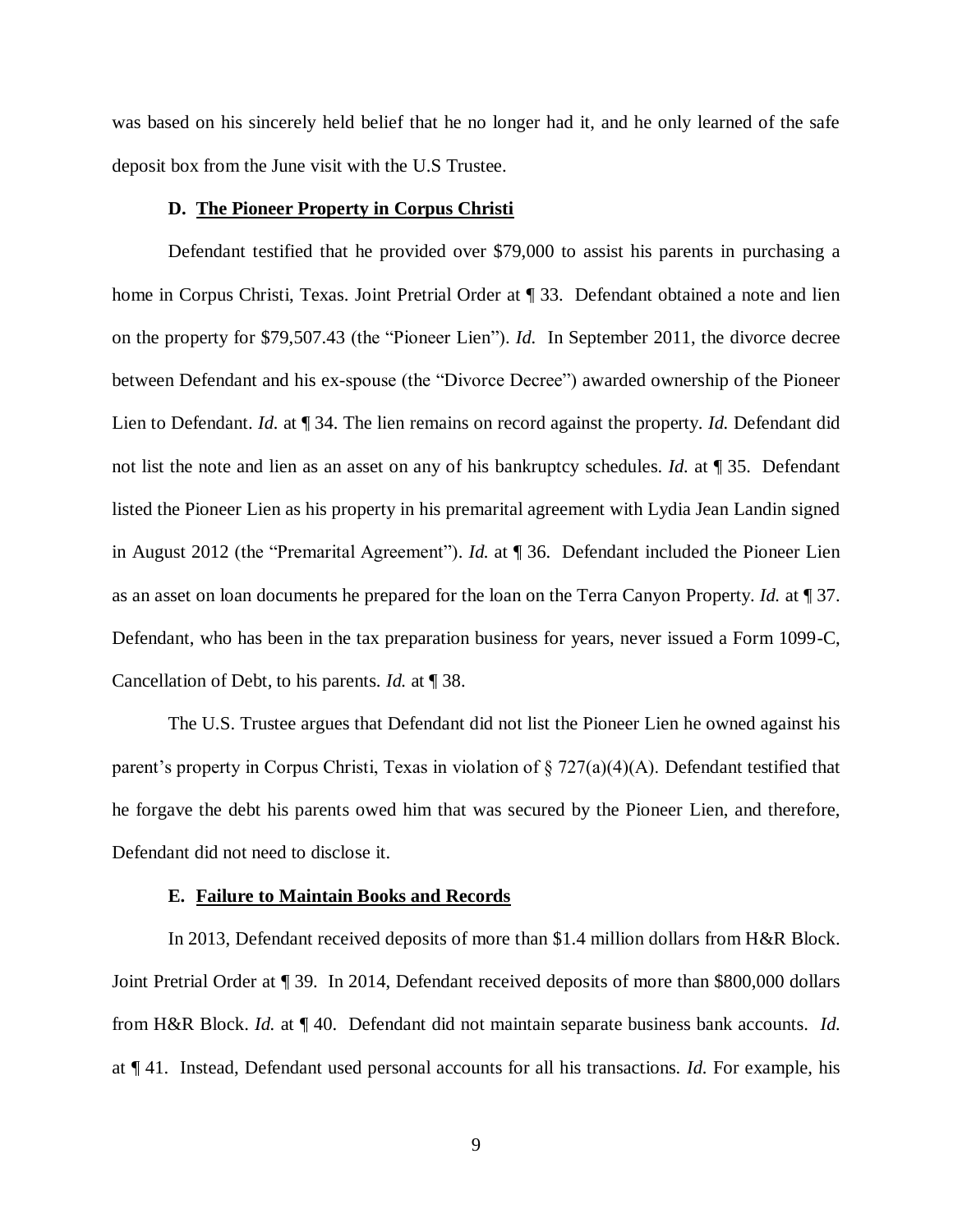Security Service Federal Credit Union checking account shows transactions for his tax services business, his insurance business, his Blimpie sandwich store, and his personal expenses. *Id.* at  $\P$ 41.

The U.S Trustee argues that Defendant did not keep adequate books and records for his multiple businesses. Instead, Defendant made deposits and withdrawals from bank accounts, using the same bank account for multiple businesses and his personal affairs, in violation of § 727(a)(3). Defendant maintains that kept and turned over numerous source documents, including deposits; cancelled checks; and bank statements. Defendant contends that such documents are sufficient to meet the requirements of  $\S 727(a)(3)$ .

#### **F. The Trailer**

Defendant did not schedule ownership of a trailer on his original schedules. Joint Pretrial Order at ¶ 42. Defendant owns a trailer. *Id.* at ¶ 43. When asked whether he owned a trailer at his February 19, 2015, § 341 Meeting of Creditors, Defendant admitted that he did. *Id.* at ¶ 44. Defendant has now amended the schedules to show ownership of the trailer. *Id.* at ¶ 45.

The U.S. Trustee argues that Defendant omitted the trailer from his schedules in violation of § 727(a)(4)(A). Defendant testified that he forgot about the trailer because it was stored at his son's home.

#### **G. 2007 Lexus**

Defendant acknowledged that his name was on the title of a 2007 Lexus, along with his adult daughter. Defendant also acknowledged that he obtained a title loan on the 2007 Lexus in February 2014. Defendant testified that, although he obtained the loan, it was solely for the benefit of his adult daughter. Defendant has consistently maintained that the 2007 Lexus was owned solely by his adult daughter.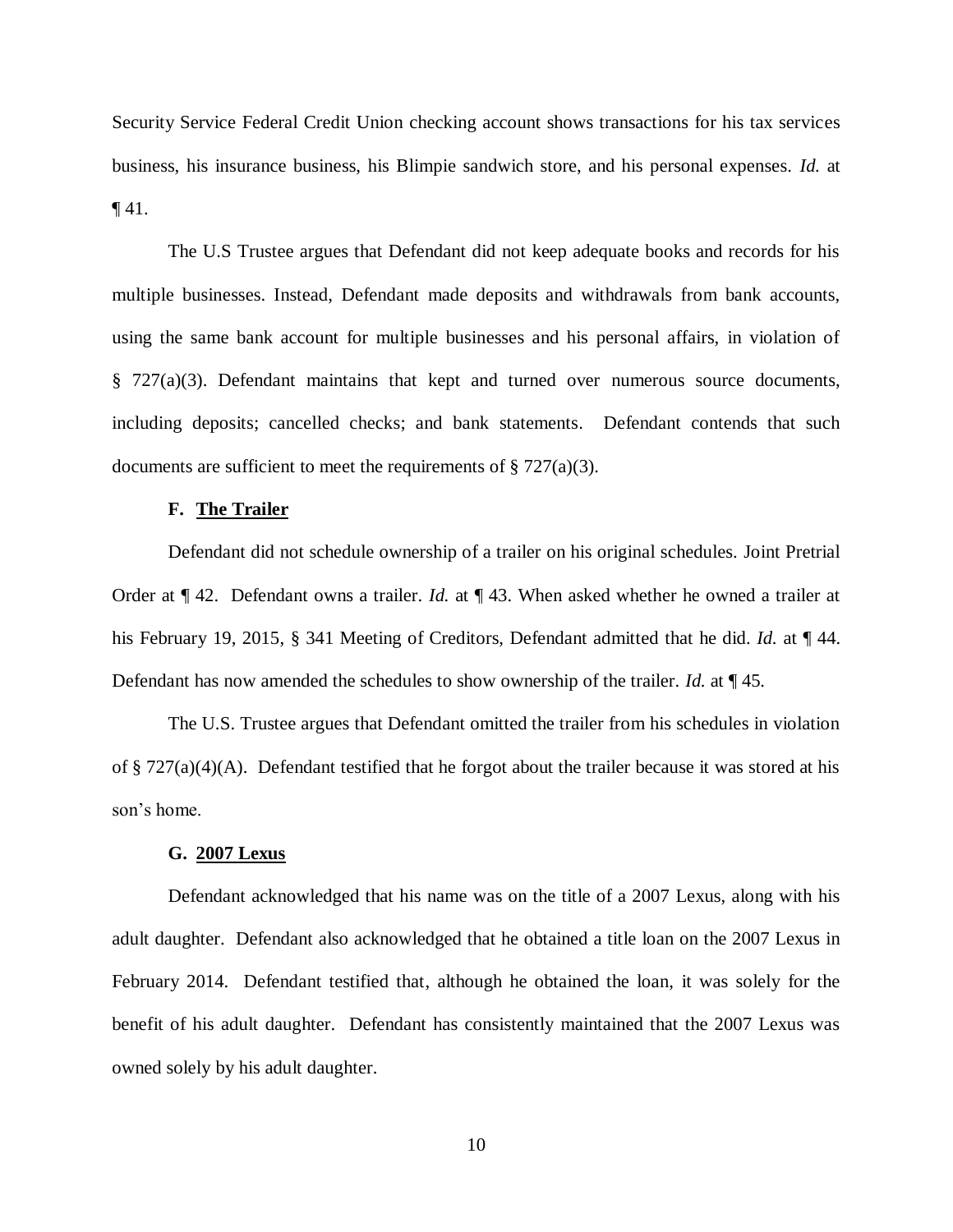The U.S. Trustee argues that Defendant did not list the transfer of a 2007 Lexus during the year before filing in violation of  $\S 727(a)(4)(A)$ . Defendant contends that, although he cosigned for the 2007 Lexus with his daughter, the 2007 Lexus was at all times his daughter's vehicle.

### **H. Testimony**

When Defendant was asked why he received \$100,000 from his brother, Aldo Landin, in January 2013(the "Aldo Landin Loan"), he testified that he needed the money to pay his ex-wife \$200,000 under their Divorce Decree. Joint Pretrial Order at  $\P$  46. Defendant did not use the money to pay his ex-wife. *Id.* at ¶ 47.

The U.S. Trustee argues that Defendant's testimony concerning the Aldo Landin Loan was false. Additionally, the U.S. Trustee argues that Defendant has testified falsely throughout his bankruptcy case, in his testimony at his meetings of creditors, his examination under Rule 2004, and his deposition. Additionally, as contained within the U.S. Trustee's other allegations, the U.S. Trustee argues that Defendant's Schedules and Statements of Financial Affairs and the various amendments thereto contain numerous false oaths. As such, the U.S. Trustee argues that Defendant should be denied his discharge under  $\S 727(a)(4)(A)$ .

### **II. The Court's Findings**

After evaluating the arguments of both the U.S. Trustee and Defendant; evidence admitted at trial; and the testimony of witnesses, the Court finds as follows:

#### **A. Defendant's discharge is not denied pursuant to section 727(a)(2)(A).**

Congress intended  $\S 727(a)(2)$  to prevent the discharge of a debtor who attempts to avoid payment to creditors by concealing or otherwise disposing of assets. To sustain an objection under §  $727(a)(2)(A)$ , the proof must show: "(1) a transfer [or concealment] of property; (2)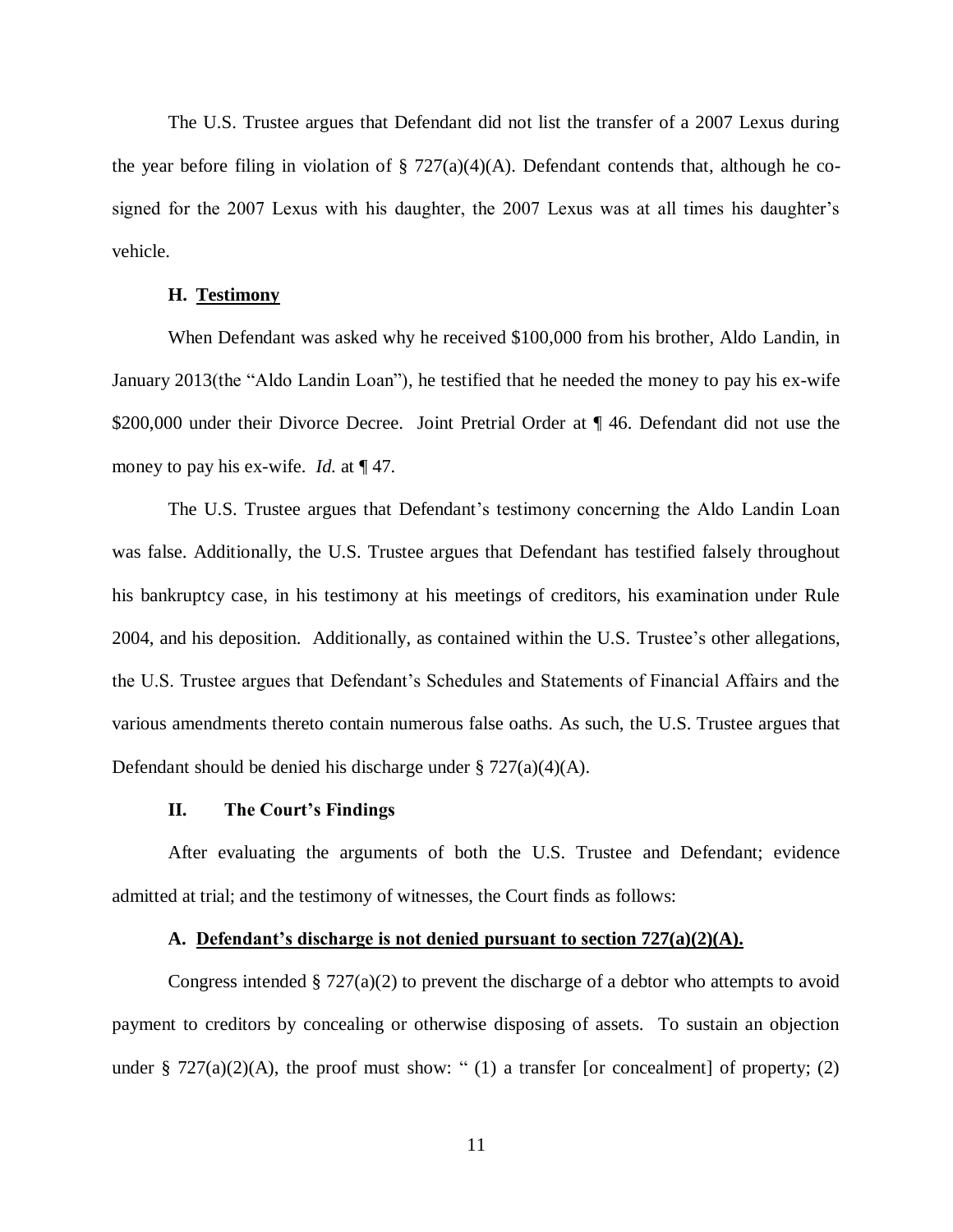belonging to the debtor; (3) within one year of the filing of the petition; (4) with intent to hinder, delay, or defraud a creditor or officer of the estate." *Pavy v. Chastant (In re Chastant),* 873 F.2d 89, 90 (5th Cir. 1989). The parties agree on the first three elements: that Defendant and Lydia Jean Landin transferred the Terra Canyon Property to Landin & Landin, LLC on June 23, 2014, which is within one year of the filing date, January 14, 2015. Joint Pretrial Order at ¶ 19. Thus, the only dispute between the parties is whether Defendant effectuated the transfer with the intent to hinder, delay, or defraud a creditor or officer of the estate.

The Fifth Circuit has identified the following factors that may provide evidence of actual intent to defraud: (i) a lack or inadequacy of consideration, (ii) a familial or close relationship between the parties, (iii) retention of possession, benefit, or use of the property in question, (iv) the financial condition of the party sought to be charged both before and after the transaction in question, (v) the existence or cumulative effect of a pattern or course of conduct after the incurring of a debt, onset of financial difficulties or threat of suits by creditors, and (vi) the general chronology of the events and transactions at issue. *Chastant*, 873 F.2d at 91. Here, the parties agree that there was no consideration for the transfer; the Terra Canyon Property was transferred to an LLC wholly owned by Defendant's wife; and that Defendant has retained possession and use of the Terra Canyon Property. Joint Pretrial Order at ¶ 20. Like in *Chastant*, this gratuitous transfer to a family member raises the presumption of an intent to defraud and shifts the burden to Defendant to demonstrate a lack of fraudulent intent. *Id*. (citing *In re Butler*, 38 B.R. 884, 888 (Bankr. D. Kan. 1984)).

Nonetheless, the Court finds that Defendant has rebutted this presumption. Defendant testified that the lender required the Terra Canyon Property to be transferred into an LLC in order to protect the lender from any claim of homestead protections. The Court finds this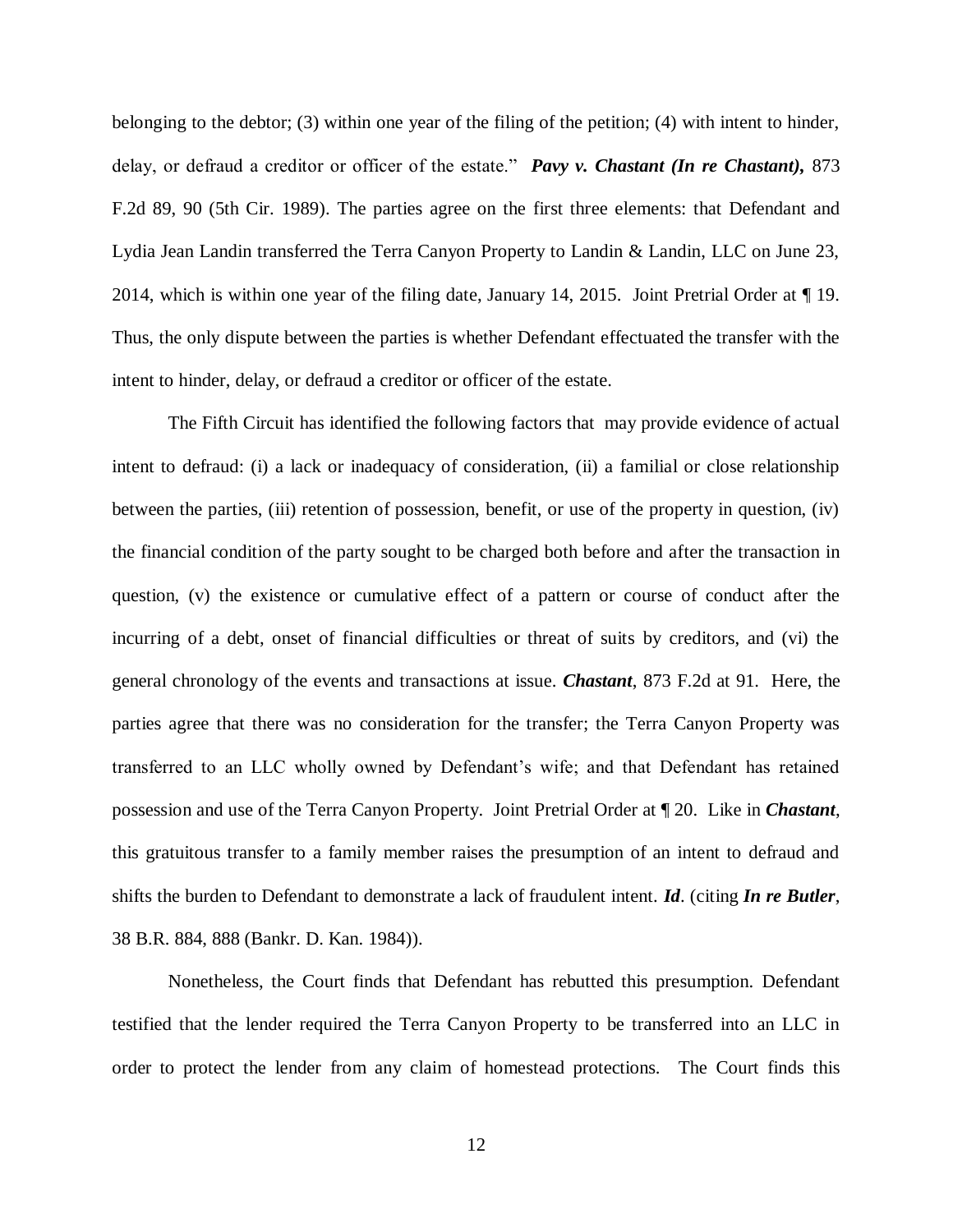explanation credible. Further, in Defendant's Original Schedules and Statement of Financial Affairs, he listed the transfer of the Terra Canyon Property to Landin & Landin, LLC. UST 2. Although the amount and later use of the funds were misstated, Defendant did not attempt conceal the transfer itself.

As to why only Lydia Jean Landin was included as a member of Landin & Landin, LLC, the Court finds Defendant's testimony inconsistent. Nonetheless, such inconsistencies do not alter the finding that Defendant did not transfer the Terra Canyon Property with intent to hinder, delay, or defraud a creditor or officer of the estate. Rather, such inconsistencies are better addressed within the context of  $\S 727(a)(4)(A)$ .

Even if a transfer of property occurs within one year before bankruptcy, discharge may nonetheless be granted if the transfer was made without the intent to frustrate creditors. *Thibodeaux v. Olivier (In re Olivier),* 819 F.2d 550, 552 (5th Cir. 1987). The Court finds that Defendant did not transfer the Terra Canyon Property with intent to frustrate creditors. As such, the Court finds that Defendant's discharge should not be denied under  $\S 727(a)(2)(A)$ .

### **B. Defendant's discharge is denied pursuant to section 727(a)(4)(A).**

It is the plaintiff who has the burden of proving an objection to discharge under § 727(a)(4)(A). *Beaubouef*, 966 F.2d at 178. "The elements of an objection to discharge under § 727(a)(4)(A) must be proven by a preponderance of the evidence." *Id.* Those elements are: ""(1) [the debtor] made a statement under oath; (2) the statement was false; (3) [the debtor] knew the statement was false; (4) [the debtor] made the statement with fraudulent intent; and (5) the statement related materially to the bankruptcy case.'" *Cadle Co. v. Pratt (In re Pratt)*, 411 F.3d 561, 566 (5th Cir. 2005) (quoting *Beaubouef*, 966 F.2d at 178). "An omission of an asset can constitute a false oath." *Pratt*, 411 F.3d at 566.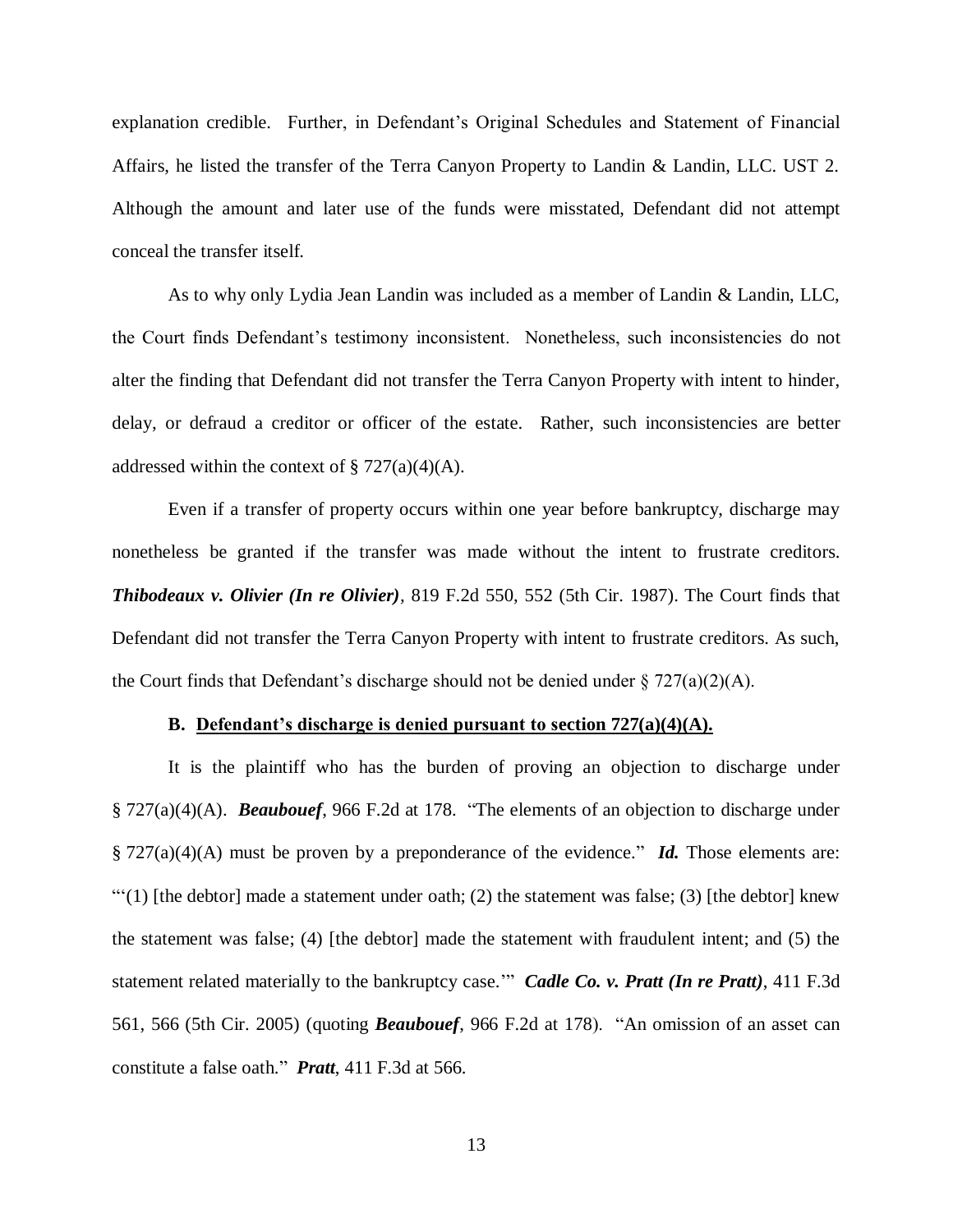A debtor need not have acted deliberately to deceive, however. *Beaubouef*, 966 F.2d at 178 ("It makes no difference that [the debtor] does not intend to injure his creditors when he makes a false statement. Creditors are entitled to judge for themselves what will benefit, and what will prejudice, them.") (quoting *Chalik v. Moorefield (In re Chalik)*, 748 F.2d 616, 618 (11th Cir. 1984) (*per curiam*)). The requisite intent can be shown by establishing that the debtor acted with reckless disregard for the truth, which can be proven by circumstantial evidence. *Sholdra v. Chilmark Fin. LLP* (*In re Sholdra)*, 249 F.3d 380, 382 (5th Cir. 2001).

### **i. Defendant made statements under oath that were false.**

The U.S Trustee argues that Defendant made false oaths concerning the purpose of the Aldo Landin Loan to Defendant. There is insufficient evidence concerning the purpose of the Aldo Landin Loan to determine if Defendant's statements were false at the time they were made. The U.S. Trustee, however, also argues that Defendant has made false statements concerning the Terra Canyon Property; the sale of the Allstate Insurance Agency; the safe deposit box; the Pioneer Note; the trailer; and the 2007 Lexus. It is evident to the Court that Defendant's statements concerning these matters were made under oath and were false.

Defendant inconsistently testified as to why Lydia Jean Landin was the sole owner of Landin & Landin, LLC. UST 46 at p. 117. Defendant continually failed to accurately disclose the amount of proceeds derived from the Terra Canyon Note. Defendant submitted sworn schedules multiple times incorrectly listing the amount received from the Terra Canyon Note as \$23,000. UST 2, 3, & 5.

Defendant wholly omitted the sale of his Allstate Insurance Agency for \$35,000 on his Original Schedules. UST 2. He also omitted the transfer on his 1st Amended Schedules and Statement of Financial Affairs filed on March 9, 2015. UST 3. Defendant disclosed the sale of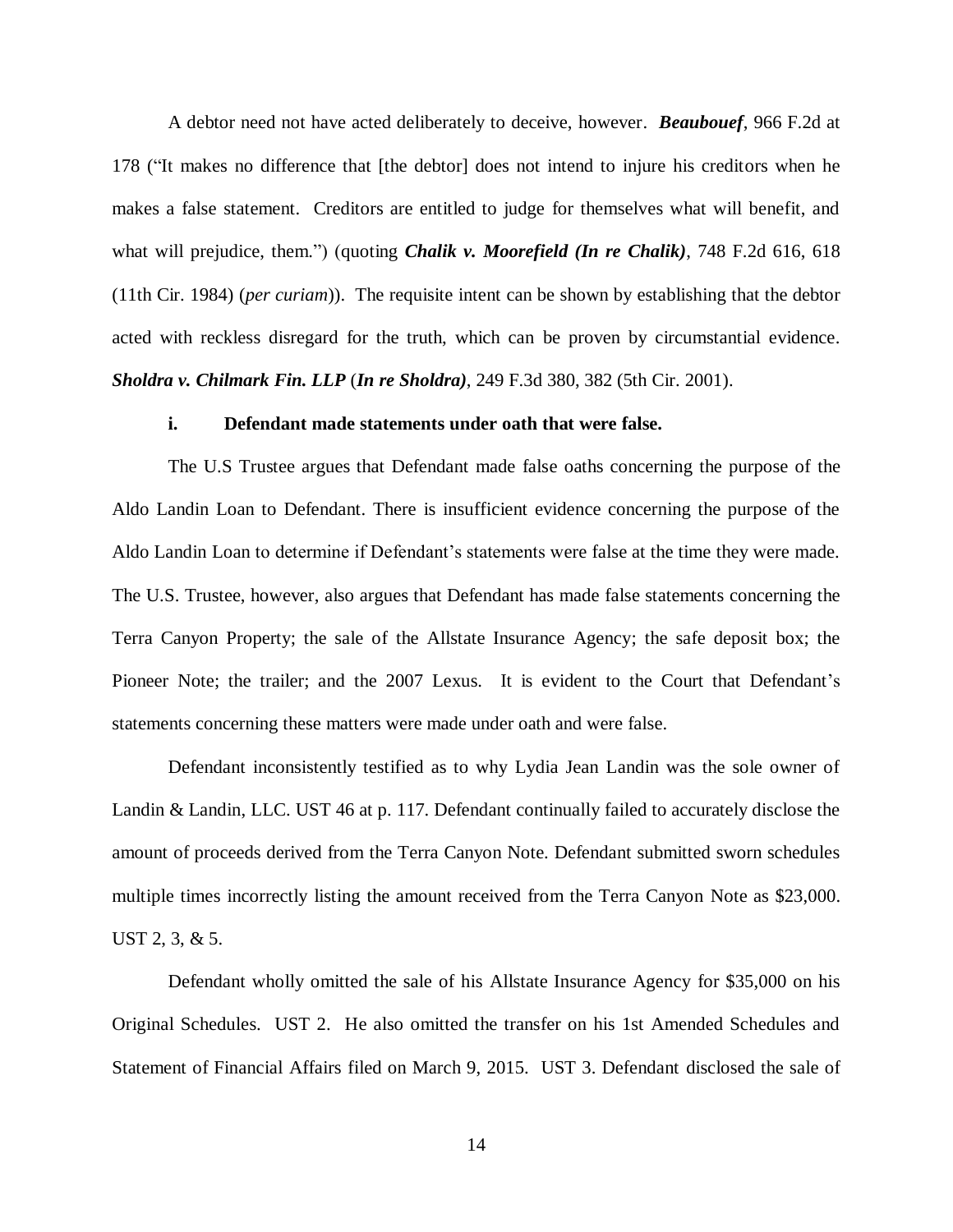the Allstate Insurance Agency on his 3rd Amended Schedules and Statement of Financial Affairs. UST 5.

Defendant also omitted a safe deposit box he maintained at Security Service Federal Credit Union. Joint Pretrial Order at ¶¶ 28, 29. Defendant did not disclose this safe deposit box until after Defendant, counsel, and the U.S. Trustee visited the Security Service Federal Credit Union in June 2014.

Defendant omitted the Pioneer Lien. Defendant testified that he omitted the Pioneer Lien because he had forgiven the debt. Even so, Defendant also admitted that the Pioneer Lien was listed on loan documents for the Terra Canyon Property and in his Premarital Agreement, both of which were executed after Defendant asserts he forgave the debt. Joint Pretrial Order at  $\P$  36, 37. Defendant also omitted a trailer on his original schedules and only after he was questioned about the existence of the trailer did he amend his schedules to disclose ownership of the trailer. Joint Pretrial Order at ¶¶ 44, 45. Defendant also omitted the transfer of a 2007 Lexus, which despite his contentions, should have been disclosed.

### **ii. Defendant knew the statements were false.**

The Court finds that although Defendant's Statement of Financial Affairs and Schedules were false as to Terra Canyon Property, the safe deposit box, the trailer, and the 2007 Lexus, Defendant did not know these statements were false at the time they were made. The Court found Defendant's testimony on these points credible and not contradicted by his previous testimony. Nonetheless, Defendant's testimony as to why Lydia Jean Landin was the sole owner of Landin & Landin, LLC; the Allstate Insurance Agency sale; and the Pioneer Lien was not credible.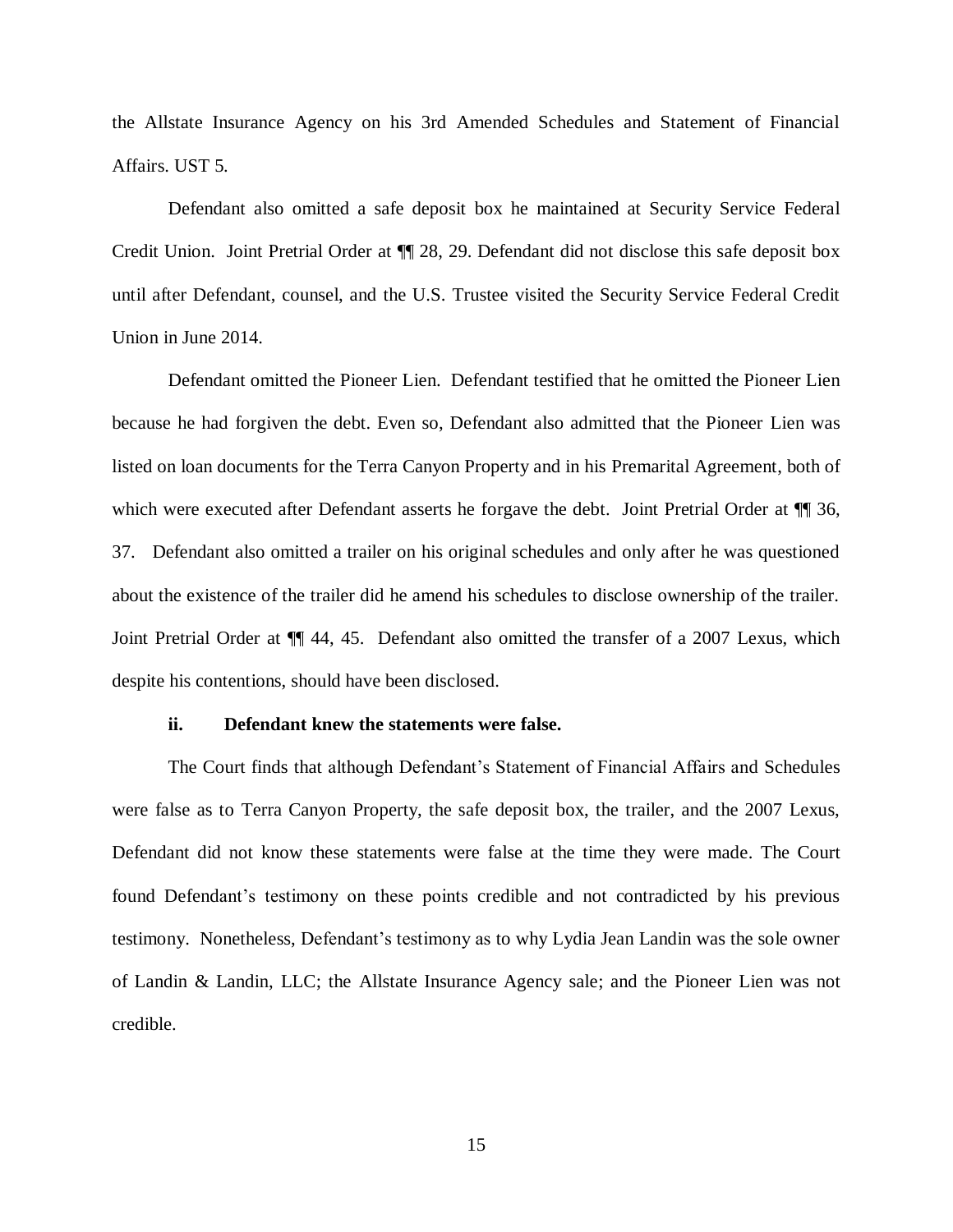Defendant's testimony at trial as to why Lydia Jean Landin was the sole owner of Landin & Landin, LLC is plainly inconsistent with his previous testimony at his Rule 2004 examination. At his Rule 2004 examination, Defendant stated, under oath, that there was no reason why Lydia Jean Landin was the sole owner of Landin & Landin, LLC. Yet, when Defendant testified at trial, he stated Lydia Jean Landin was the sole owner of Landin & Landin, LLC because Defendant was precluded from being a member because he owed back franchise taxes to the State of Texas. It is clear from the record that Defendant either falsely testified at his Rule 2004 examination or at the trial, and at both times, Defendant would have known that his statement was false.

As to the sale of the Allstate Insurance Agency, Defendant testified that he was mistaken as to the date of the sale and believed the sale was outside of the requisite time period for disclosure. This sale, however, was well within the applicable period for disclosure. The sale of the insurance agency occurred approximately thirteen months before Defendant filed his bankruptcy case on January 14, 2015. Defendant would have had to have been mistaken as to the date of sale by more than nine months. This is particularly implausible given the significance of the transfer—the sale of Defendant's business from which he derived \$35,000.

Concerning the Pioneer Lien, Defendant testified that he omitted the lien because he had forgiven the debt, yet Defendant listed the Pioneer Lien on loan documents for the Terra Canyon Property and in his Premarital Agreement, both of which were executed after Defendant asserts he forgave the debt. Joint Pretrial Order at ¶¶ 36, 37. The Court finds that while Defendant may not have intended to actually collect on the Pioneer Lien; he nonetheless had not cancelled the debt, as he continued to use its existence for his own benefit. Thus, Defendant made false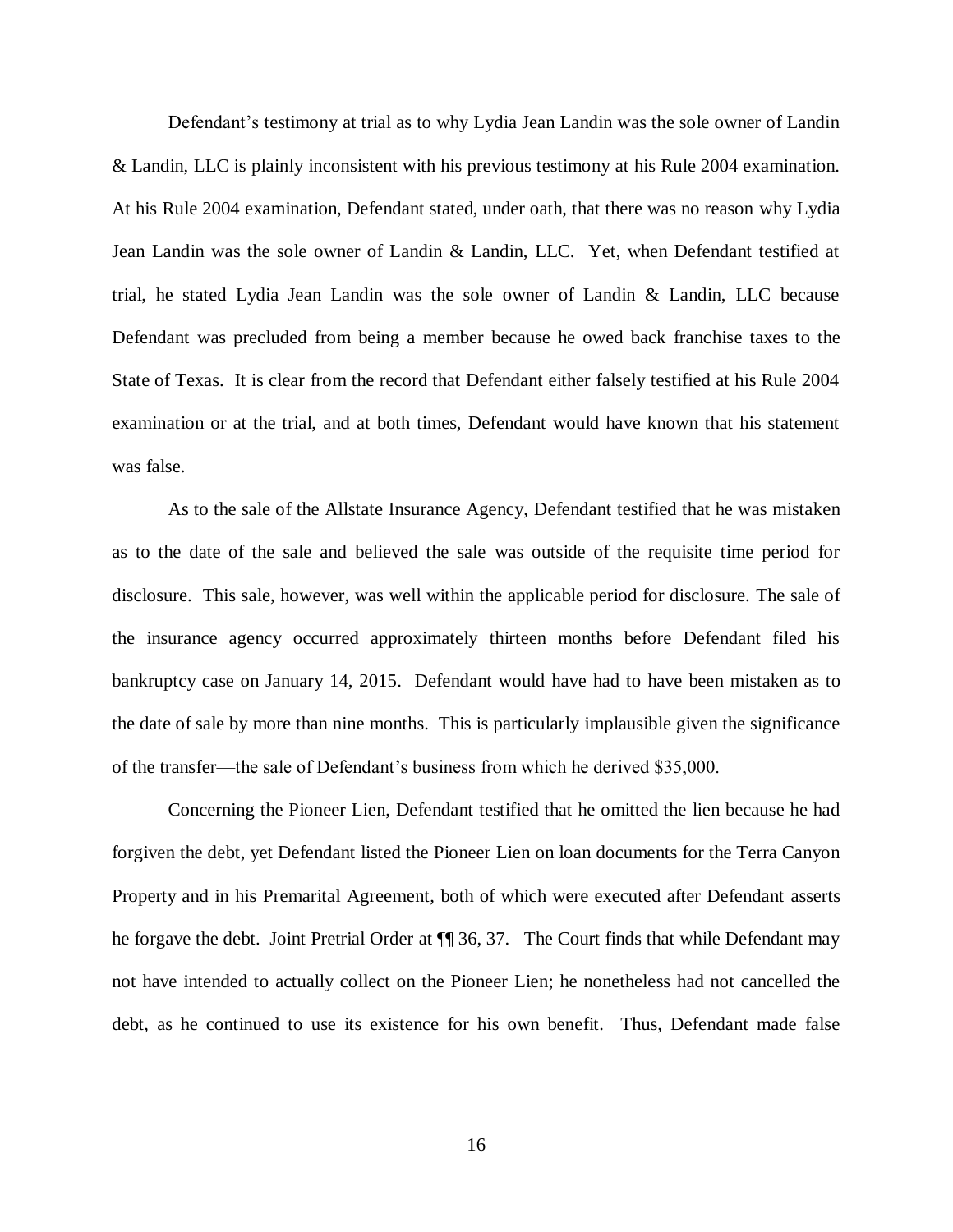statements, under oath, which Defendant knew were false as to Landin & Landin, LLC; the sale of Allstate Insurance Agency; and the Pioneer Lien.

## **iii. Defendant made these false statements with a reckless disregard for the truth.**

While Defendant argues that the statements were not made with fraudulent intent, a debtor need not have acted deliberately to deceive. *Beaubouef*, 966 F.2d at 178. The existence of more than one falsehood, together with Defendant's failure to take advantage of the opportunity to clear up all inconsistencies and omissions in amended schedules, constitute a reckless indifference to the truth. *Beaubouef*, 966 F.2d at 178 (citing *In re Sanders*, 128 B.R. 963, 972 (Bankr. W.D. La. 1991)).

### **iv. The false statements related materially to the bankruptcy case.**

Finally, each of the false statements related materially to the bankruptcy case. The materiality of an omission is not solely based on the value of the item omitted or whether it was detrimental to creditors. *Cadle Co. v. Duncan (In re Duncan)*, 562 F.3d 688, 695 (5th Cir. 2009). Rather, the statement need only "bear … a relationship to the bankrupt's business transactions or estate, or concern … the discovery of assets, business dealings, or the existence and disposition of his property." *Id*. Landin & Landin, LLC; the sale of the Allstate Insurance Agency; and the Pioneer Lien each bear a relationship to the existence and disposition of Defendant's property. As such, Defendant's false statements concerning each relate materially to the bankruptcy case.

Because the U.S. Trustee has shown that these statements were made by Defendant under oath; were false; Defendant knew the statements were false; Defendant made the statements with a reckless disregard for the truth; and the statements related materially to the bankruptcy case, Defendant's discharge is denied pursuant to  $\S 727(a)(4)(A)$ .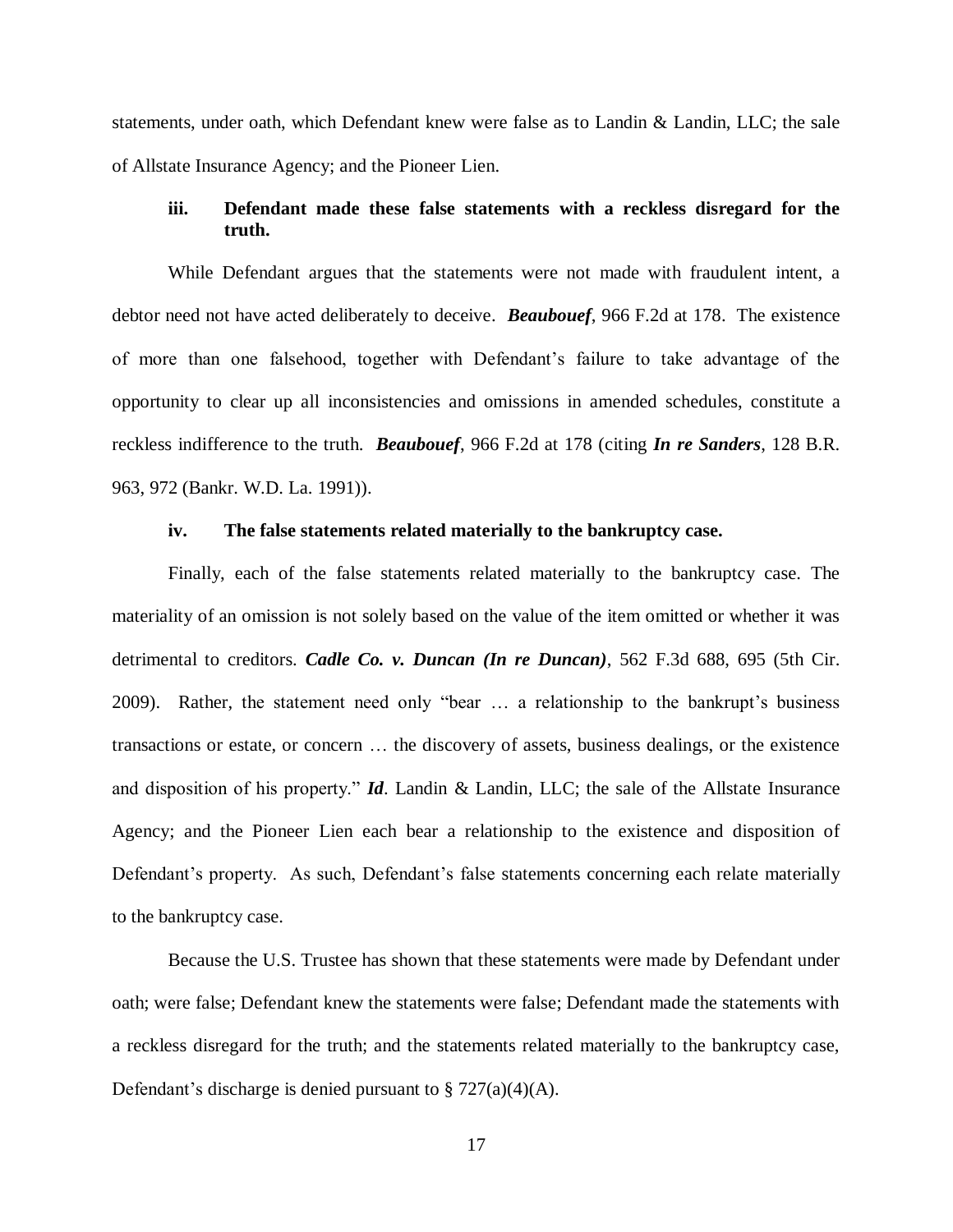#### **C. Defendant's discharge is denied under section 727(a)(3).**

Under  $\S$  727(a)(3), a plaintiff must prove that a debtor: (1) failed to keep and preserve financial records; and (2) that this failure prevented the plaintiff from ascertaining the debtor's financial condition. *Robertson v. Dennis (In re Dennis)*, 330 F.3d 696, 703 (5th Cir. 2003). Once a plaintiff establishes a prima facie case, the defendant has the burden of establishing that his failure to keep adequate records was justified under all circumstances of the case. *Atofina Petrochemicals, Inc. v. Lee* (*In re Lee)*, 309 B.R. 468, 477–78 (Bankr. W.D. Tex. 2004).

A debtor's financial records need not contain "full detail," but "there should be written evidence" of the debtor's financial condition. *Goff v. Russell Co. (In re Goff)*, 495 F.2d 199, 201 (5th Cir. 1974). Here, Defendant operated multiple businesses through the same bank account and also used this same bank account to pay his personal expenses. Defendant did not keep a general ledger for his businesses but instead used source documents—such as deposits; cancelled checks; and bank statements. This is analogous to the facts of the Seventh Circuit's case *Matter of Juzwiak*, 89 F.3d 424 (7th Cir. 1996). In *Juzwiak*, the defendant owned a business and furnished checking account ledgers, canceled checks, bank statements, and an income tax return to the trustee. *Id*. at 428. The Seventh Circuit Court of Appeals found that these source documents did not enable a trustee to reconstruct defendant's financial dealings for any period of time with any degree of completeness or accuracy because there is no disclosure of the source of funds nor any substation of expenses. *Id*. Further in *Juzwiak*, the Court of Appeals bolstered its finding by noting that the defendant "occasionally paid personal expenses out of the business account." *Id*.

In this matter, Defendant acknowledges that he used one account to run his numerous businesses through and to pay his personal expenses. Like the defendant in *Juzwiak*, Defendant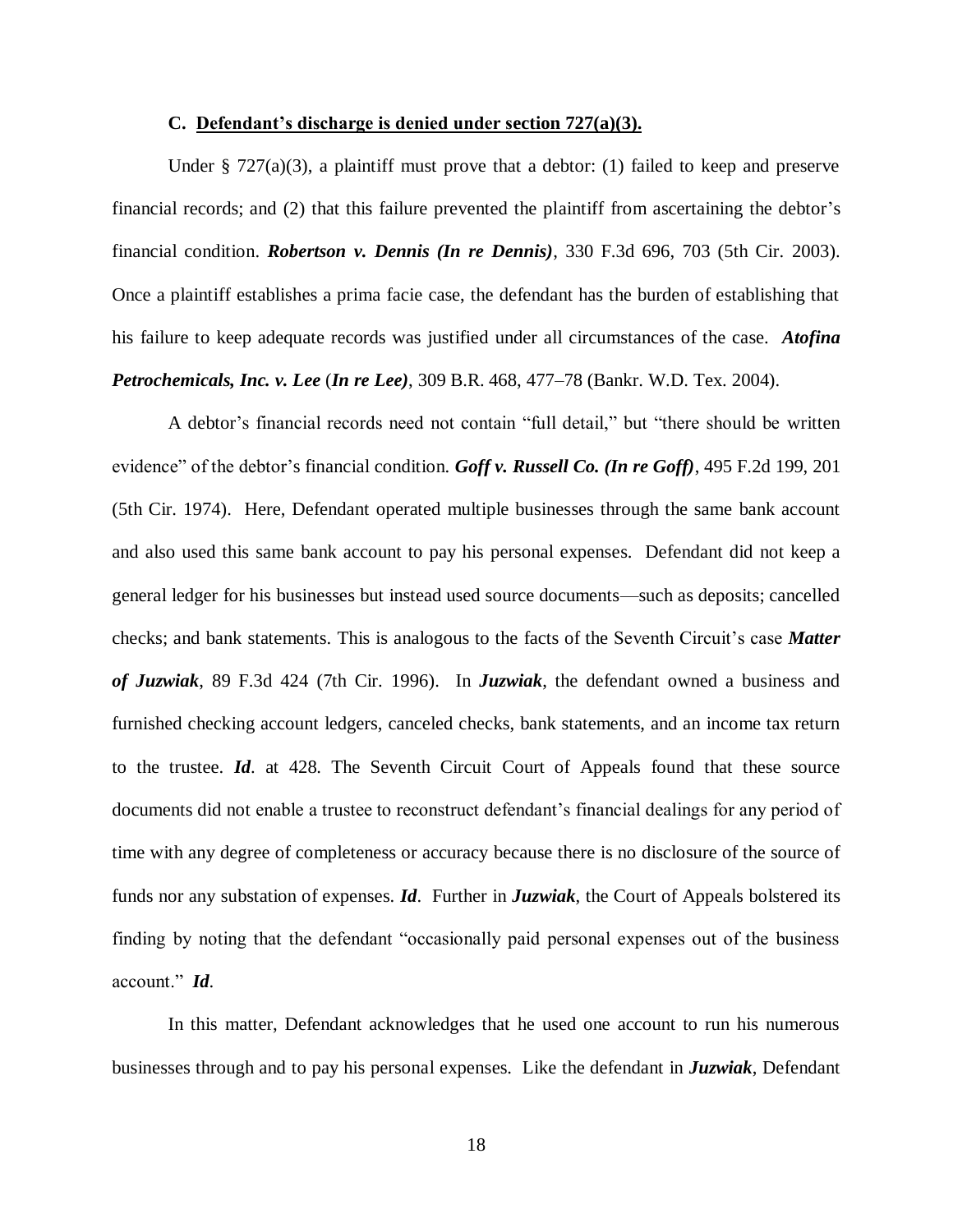"furnished a lot of paper to [the trustee] and the Court; however, the disorder and nature of the records did not allow meaningful reconstruction of defendant's business transactions." *Id*. Therefore, the U.S. Trustee has proven that Defendant failed to keep and preserve financial records and that this failure prevented the U.S. Trustee from ascertaining the Defendant's financial condition.

To rebut this presumption, Defendant avers that the documents he turned over—which included deposits; cancelled checks; and bank statements—should have been sufficient for the U.S. Trustee to ascertain Defendant's financial condition. It is important to note that the adequacy of a debtor's records is determined on a case by case basis, using such considerations as the "debtor's occupation, financial structure, education, experience, sophistication and any other circumstances that should be considered in the interest of justice." *Duncan*, 562 F.3d at 697 (citing *Pher Partners v. Womble (In re Womble)*, 289 B.R. 836, 856 (Bankr. N.D. Tex. 2003)). Here, none of the circumstances of Defendant's case mitigate towards finding the lack of recordkeeping is justified. Defendant is a sophisticated businessman with extensive experience in tax preparation and thus, the significance of recordkeeping. Yet, Defendant operated all of his businesses through a single bank account and failed to keep any ledgers. The Court finds that the inadequacy of recordkeeping is not justified under the circumstances. As such, Defendant's discharge is denied under § 727(a)(3).

### **D. Defendant's discharge is denied under section 727(a)(5).**

Section 727(a)(5) provides that a debtor will be denied a discharge where the debtor fails to explain satisfactorily the loss of assets or deficiency of assets to meet the debtor's liabilities. Section 727(a)(5) does not require specific allegations of fraud but does require that the plaintiff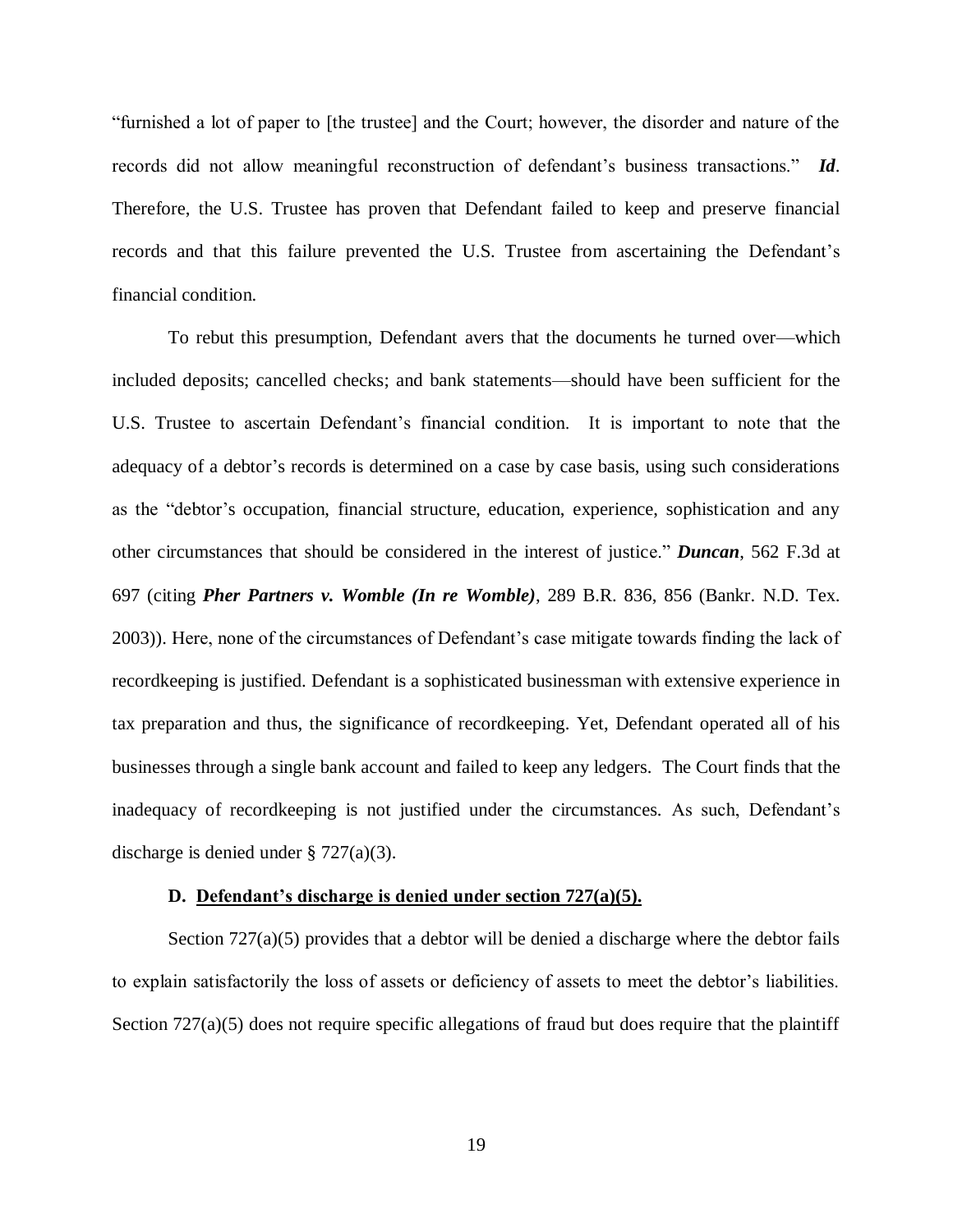identify which assets have been lost. *See Nof v. Gannon (In re Gannon)*, 173 B.R. 313 (Bankr. S.D.N.Y. 1994) (denial of discharge warranted on fraudulent withholding of information).

The initial burden is on plaintiffs to show some evidence that assets have been lost and then shifts to the debtor to explain what happened to the assets. *See Chalik*, 748 F.2d at 619 (11th Cir. 1984) (*per curiam*) (denial of discharge warranted for failure to explain loan of \$130,000 to debtor). The burden on the debtor is to explain satisfactorily what has happened because the debtor has access to the operative facts. *Poolquip-McNeme, Inc. v. Hubbard (In re Hubbard)*, 96 B.R. 739, 742 (Bankr. W.D. Tex. 1989).

Here, the U.S Trustee asserts that Defendant has failed to explain what happened to more than \$2.7 million in payments Defendant received from H&R Block from 2012 to 2014. There is no dispute that Defendant received over two million in payments from H&R Block. Joint Pretrial Order at ¶ 13. Yet when Defendant filed his chapter 7 bankruptcy case in January 2015, his assets only totaled a little over \$100,000. UST 2. Thus, the U.S. Trustee has furnished evidence that assets have been lost.

Defendant testified that he was spending lavishly and "living large" after he entered the FLA with H&R Block. While this explanation is plausible, Defendant has not provided the Court or the U.S. Trustee with satisfactory documentary proof of the loss of the assets or credible testimony that explains the disposition of these assets. As the Fifth Circuit has instructed, such general explanations, without documentation, are not satisfactory. *See First Tex. Sav. Ass'n, Inc. v. Reed (In re Reed), 700 F.2d 986, 993 (5th Cir.1983) (concluding that an explanation that* funds were expended on undocumented expenses and gambling debts was unsatisfactory). Because Defendant has failed to explain satisfactorily the loss of assets or deficiency of assets to meet the debtor's liabilities, Defendant's discharge is denied under  $\S 727(a)(5)$ .